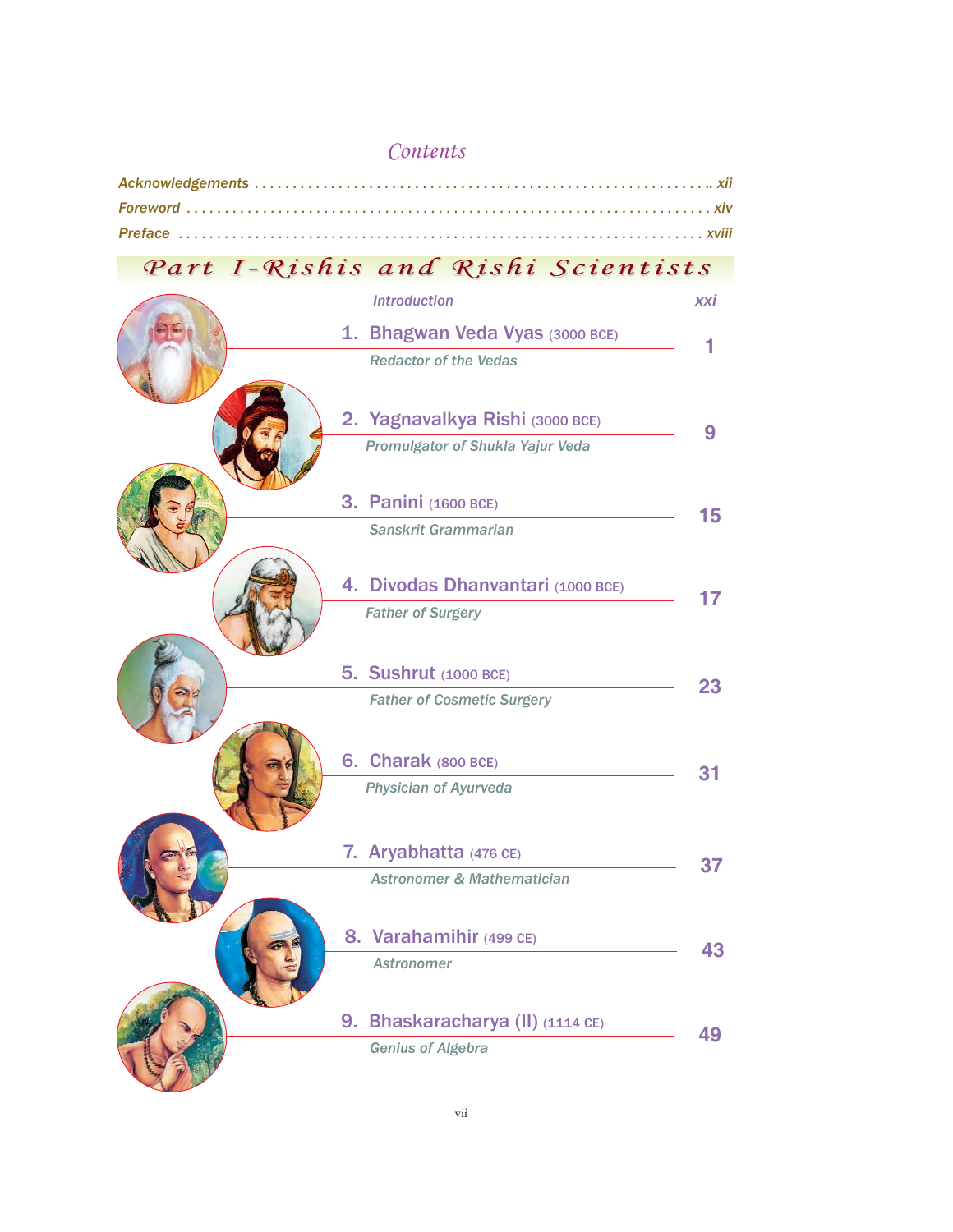| Part II-Acharyas of Philosophy                      |     |
|-----------------------------------------------------|-----|
| <b>Introduction</b>                                 | 55  |
| 10. Kapilmuni                                       |     |
| Samkhya Darshan                                     | 57  |
|                                                     |     |
| <b>11. Kanad (600 BCE)</b>                          | 61  |
| <b>Vaisheshik Darshan</b>                           |     |
| 12. Jaimini (500 BCE)                               |     |
| Purva Mimamsa                                       | 67  |
|                                                     |     |
| 13. Gautam (400 BCE)                                | 71  |
| Nyaya Darshan                                       |     |
|                                                     |     |
| 14. Patanjali (200 BCE)                             | 77  |
| <b>Yog Darshan</b>                                  |     |
| 15. Shankaracharya (778 CE)                         |     |
| <b>Advait</b>                                       | 87  |
|                                                     |     |
| 16. Ramanujacharya (1017 CE)                        | 93  |
| Vishishtadvait                                      |     |
| 17. Nimbarkacharya (1199 CE)                        |     |
| <b>Dvaitadvait</b>                                  | 101 |
|                                                     |     |
| 18. Madhvacharya (1238 CE)                          | 107 |
| <b>Dvait</b>                                        |     |
|                                                     |     |
| 19. Vallabhacharya (1472 CE)<br><b>Shuddhadvait</b> | 115 |
|                                                     |     |

## *Rishis, Mystics and Heroes of India*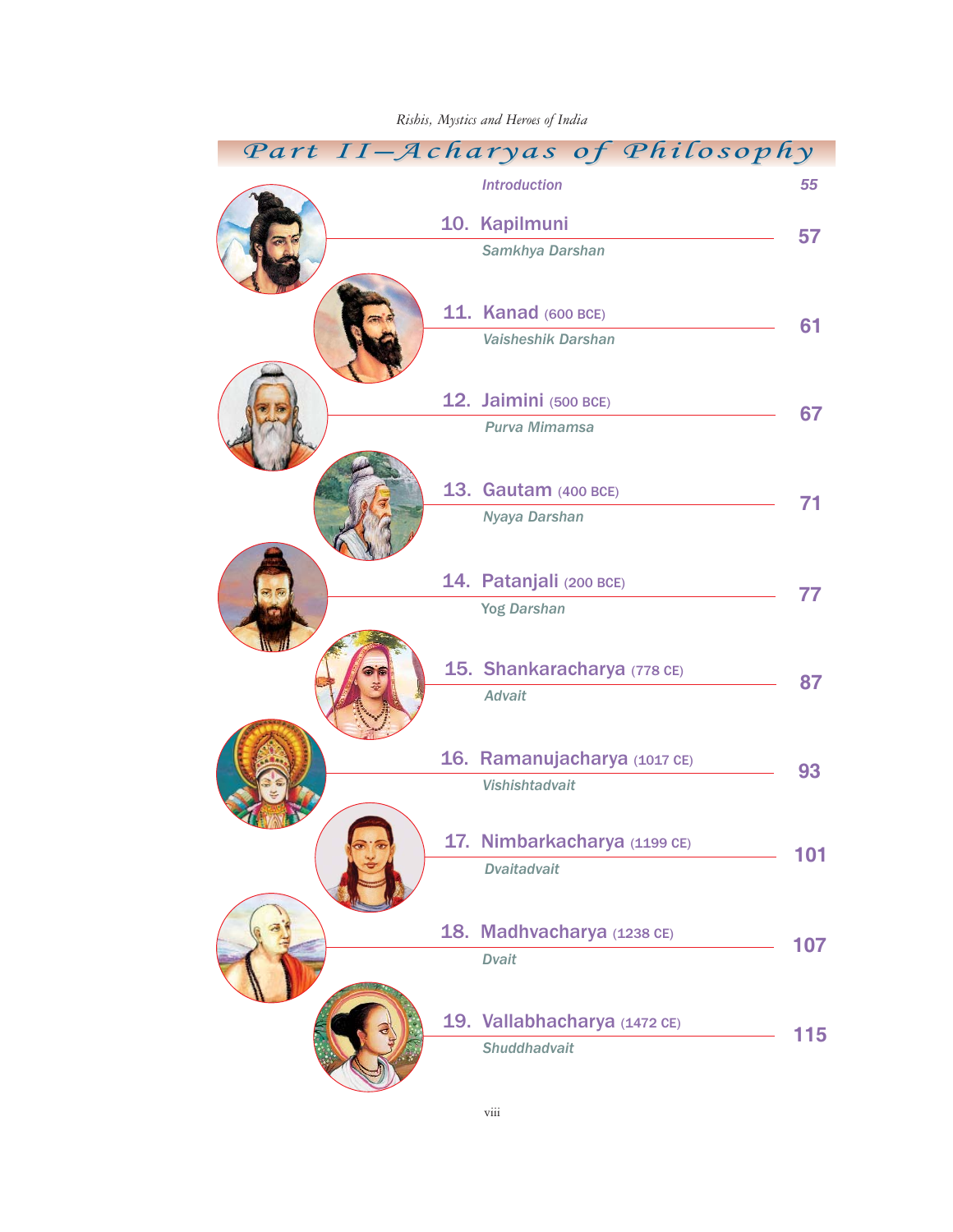*Contents*



| $11 -$ <i>M</i> ystecs and Dhaned Toels |                            |                             |     |
|-----------------------------------------|----------------------------|-----------------------------|-----|
|                                         | <b>Introduction</b>        |                             | 129 |
|                                         | 21. Gopis (3000 BCE)       |                             | 131 |
|                                         |                            |                             |     |
|                                         | 22. Alwars (6-9th century) |                             | 139 |
|                                         |                            |                             |     |
|                                         | 23. Jnaneshwar (1329 CE)   |                             | 145 |
|                                         |                            |                             |     |
|                                         | 24. Kabir (1399 CE)        |                             | 151 |
|                                         |                            |                             |     |
|                                         | 25. Raidas (1399 CE)       |                             | 157 |
|                                         |                            |                             |     |
|                                         |                            | 26. Narsinh Mehta (1414 CE) |     |
|                                         |                            |                             | 161 |
|                                         | 27. Nanakdev (1469 CE)     |                             |     |
|                                         |                            |                             | 167 |
|                                         | 28. Surdas (1479 CE)       |                             |     |
|                                         |                            |                             | 173 |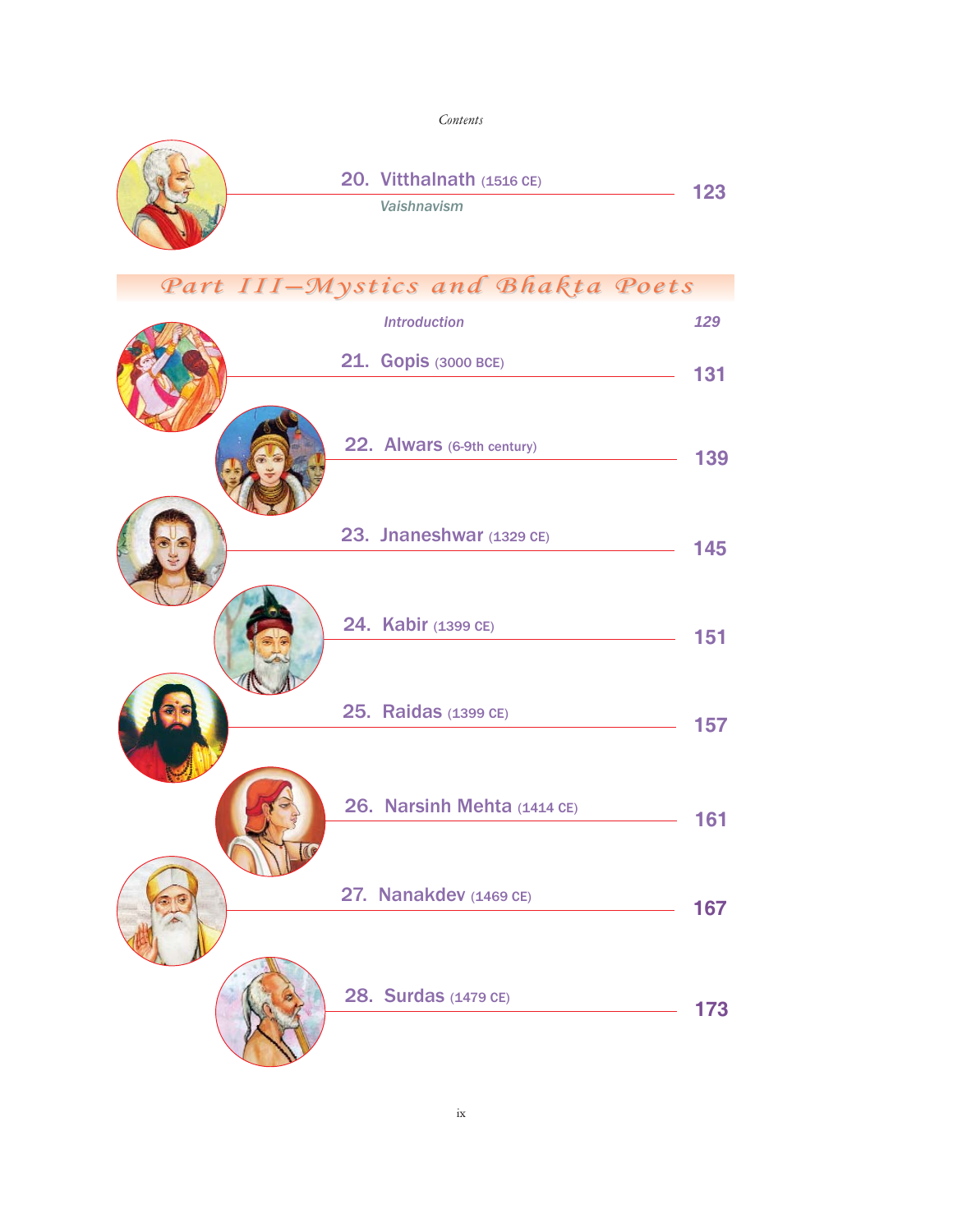*Rishis, Mystics and Heroes of India*